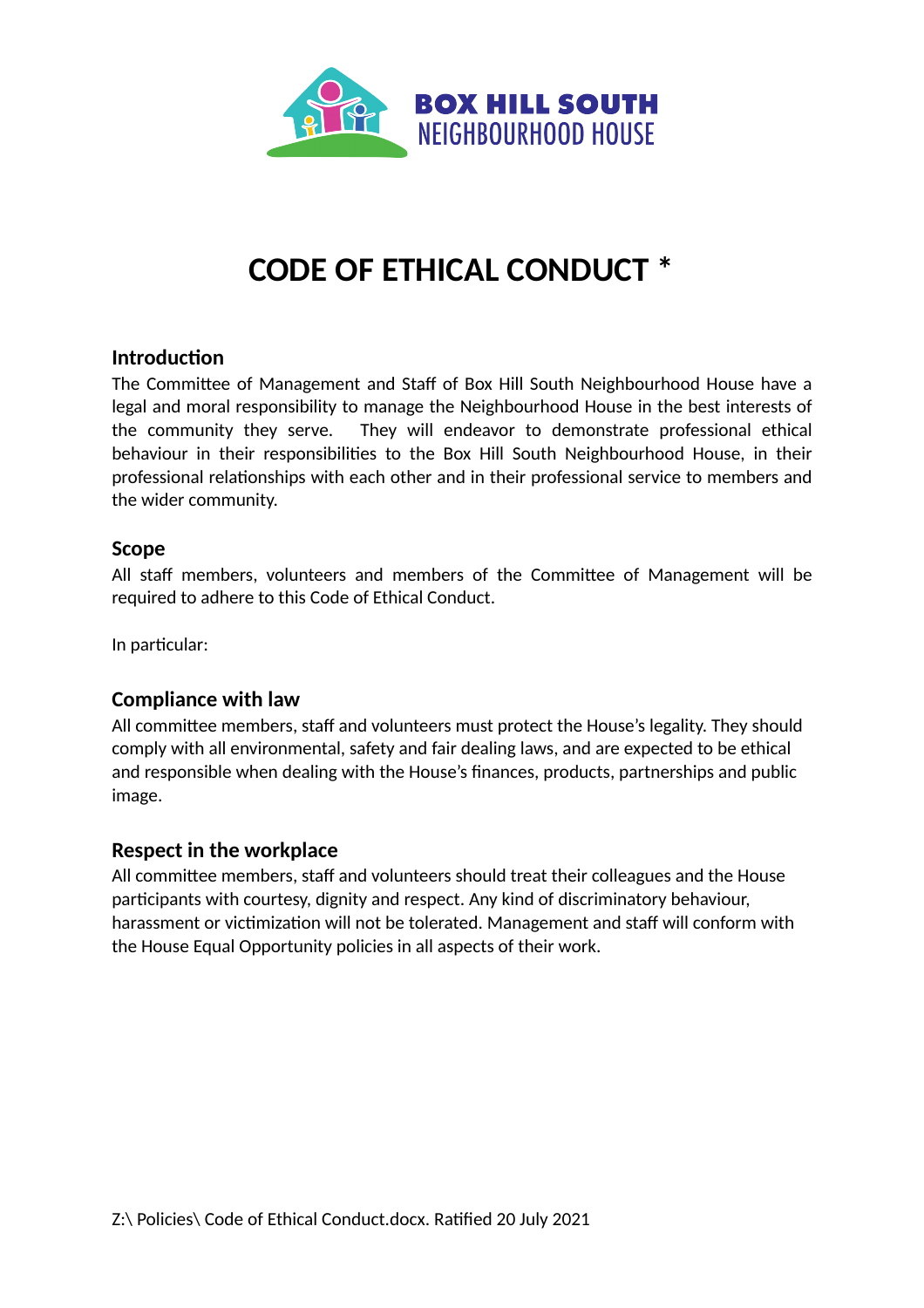

## **Protection of House Property**

All committee members, staff and volunteers should treat the House's property, whether material or intangible, with respect and care. In particular they:

- Shouldn't misuse House equipment or use it frivolously,
- Shouldn't borrow House equipment without permission of the Manager,
- Should respect all kinds of incorporeal property. This includes trademarks, copyright and other property (information, reports etc.) which should be used only to complete approved duties.

## **Professionalism**

All committee members, staff and volunteers must show [integrity](https://resources.workable.com/tutorial/employee-integrity-tests) and professionalism in the workplace and be responsible and accountable for their actions.

#### **Corruption**

Bribery (tangible and intangible) which is for the benefit of any external or internal party is prohibited.

## **Job duties and authority**

All committee members, staff and volunteers should fulfil their job duties with integrity. Where work is delegated to others their competences and workload will be taken into consideration. Where needed members, staff and volunteers are expected to attend training as directed. Mentoring will be encouraged throughout the organisation.

## **Conflict of interest**

All committee members, staff and volunteers should avoid any personal, financial or other interests that might hinder their capability or willingness to perform their roles.

# **Collaboration**

All committee members, staff and volunteers are encouraged to work collaboratively and be open for communication with their colleagues and House participants.

## **[Policies](https://resources.workable.com/company-policies)**

All committee members, staff and volunteers should read and follow House policies. If they have any questions, they should ask the Manager or a Committee Member

## **Privacy**

All committee members, staff and volunteers must respect the confidentiality of information acquired by them in their role and act within the provisions of the House Privacy Policy and Procedures.

Z:\ Policies\ Code of Ethical Conduct.docx. Ratified 20 July 2021